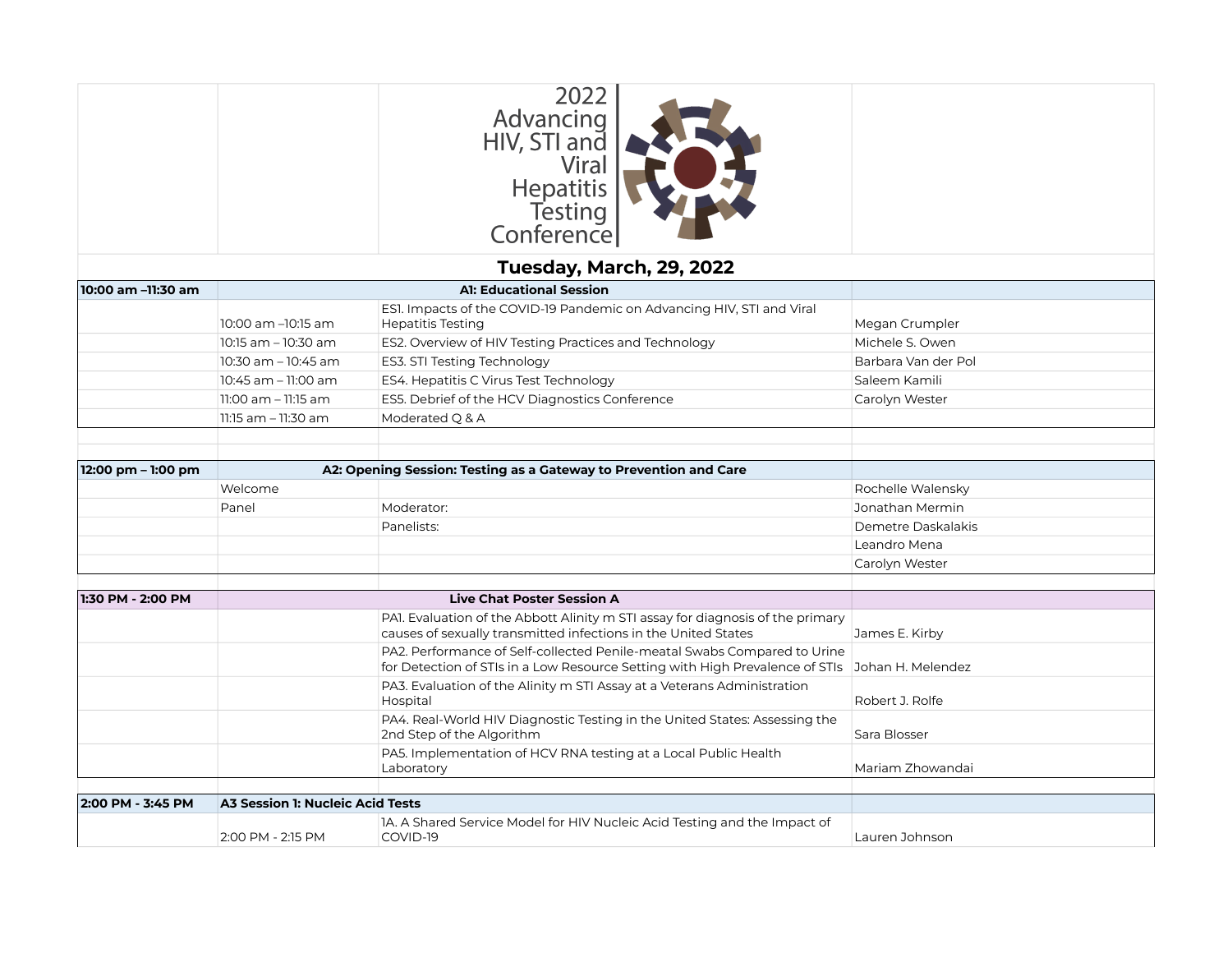| 2:15 PM - 2:30 PM | 1B. Multisite Evaluation of an HIV-1 panel on the Alinity m HIV-1 assay and its<br>relevance to critical clinical decision points                   | Whitnie Crown                 |
|-------------------|-----------------------------------------------------------------------------------------------------------------------------------------------------|-------------------------------|
| 2:30 PM - 2:45 PM | IC. HIV/HCV Screening, Testing, and Diagnostic Reliability during the Acute<br>Encounter with the Cepheid GeneXpert                                 | Jason Wilson                  |
| 2:45 PM - 3:00 PM | 1D. Evaluation of the Aptima HCV Quant Dx Assay for qualitative and<br>quantitative RNA detection in Dried Blood Spots                              | Renee Hallack                 |
| 3:00 PM - 3:15 PM | IE. Validation of new STI panel for Abbott Alinity m                                                                                                | Karen C. Rexroth              |
| 3:15 PM - 3:30 PM | IF. The Clinical and Cost Implications of Using HIV RNA Instead of Antibody<br>Testing to Confirm Reactive HIV Screening Tests in the United States | Daniel Gromer                 |
| 3:30 PM - 3:45 PM | Live Moderated Q&A                                                                                                                                  | Moderator: Jeffery A. Johnson |
|                   |                                                                                                                                                     |                               |

| 4:00 PM - 5:00 PM | A4 Discussion Panel: Using a molecular test as the second test in the HIV diagnostic algorithm |                    |
|-------------------|------------------------------------------------------------------------------------------------|--------------------|
|                   | Discussants:                                                                                   | Bernard Branson    |
|                   |                                                                                                | Monica Parker      |
|                   |                                                                                                | S. Berry Bennett   |
|                   |                                                                                                | Joseph Yao         |
|                   |                                                                                                | Jeffery A. Johnson |
|                   | Moderator:                                                                                     | S. Michele Owen    |
|                   |                                                                                                |                    |

## **Wednesday, March 30, 2022**

| 10:00 am -11:00 am  | BI Discussion Panel 2: The utility of multiplex versus singleplex or lower plex testing in STI diagnostics |                                                                                                                                                                                   |                        |  |
|---------------------|------------------------------------------------------------------------------------------------------------|-----------------------------------------------------------------------------------------------------------------------------------------------------------------------------------|------------------------|--|
|                     |                                                                                                            | Discussants:                                                                                                                                                                      | James Kirby            |  |
|                     |                                                                                                            |                                                                                                                                                                                   | Kevin Ard              |  |
|                     |                                                                                                            |                                                                                                                                                                                   | Erica Hardy            |  |
|                     |                                                                                                            |                                                                                                                                                                                   | Christina Muzny        |  |
|                     |                                                                                                            |                                                                                                                                                                                   | Katherine Hsu          |  |
|                     |                                                                                                            | Moderator:                                                                                                                                                                        | Barbara Van Der Pol    |  |
|                     |                                                                                                            |                                                                                                                                                                                   |                        |  |
| 11:15 AM - 12:15 PM |                                                                                                            | <b>B2 Session 2: Recently Marketed Tests</b>                                                                                                                                      |                        |  |
|                     | $11:15$ am $-11:30$ am                                                                                     | 2A. Evaluation of the DPP HIV-Syphilis test performance characteristics at<br>the point-of-care clinical setting (FDOH-Miami-Dade STD clinical lab). "                            | Olga V. Ponomareva     |  |
|                     | 11:30 am- 11:45 am                                                                                         | 2B. Performance of the Aviog VioOne HIV Profile Supplemental Assay for<br>Confirmation and Differentiation of HIV-1 and HIV-2 Antibodies at a State<br>Public Health Laboratory." | S. Berry Bennett       |  |
|                     | 11:45 am - 12:00 pm                                                                                        | 2C. Visby Medical Sexual Health Click test: A patient-centric approach to<br>diagnosing sexually transmitted infections "                                                         | Teresa M. Abraham      |  |
|                     | 12:00 pm - 12:15 pm                                                                                        | Live Moderated O&A                                                                                                                                                                | Moderator: Ellen Kersh |  |
|                     |                                                                                                            |                                                                                                                                                                                   |                        |  |
| 1:15 PM - 1:45 PM   | <b>Live Chat Poster Session B</b>                                                                          |                                                                                                                                                                                   |                        |  |
|                     |                                                                                                            | PB1. Hepatitis C Testing during a Global Pandemic: San Francisco's Lessons<br>Learned                                                                                             | Shelley N. Facente     |  |
|                     |                                                                                                            | PB2. Factors Associated with Accepting HIV tests in the United States: A<br>Systematic Review f Nebraska Medical Center                                                           | Titilola Labisi        |  |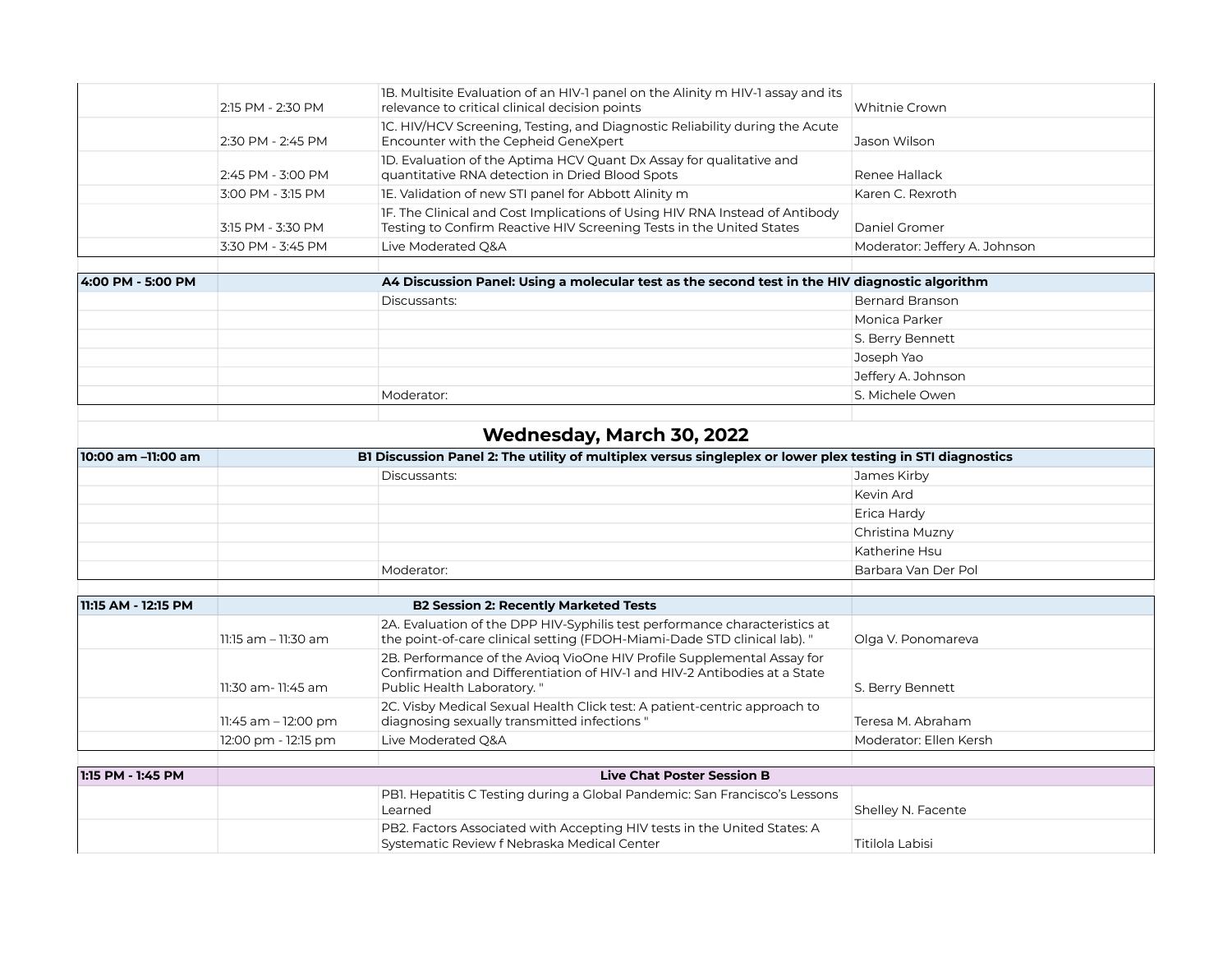| PB3. Patient Flow Assessed in Preparation for Point-of-care HIV Nucleic Acid<br>Testing (POC NAT) Implementation at a Large HIV Clinic in Seattle,<br>Washington " | Lisa A Niemann |
|--------------------------------------------------------------------------------------------------------------------------------------------------------------------|----------------|
| PB4. Analyzing Trends in HSV Western Blot Results at a Reference<br>Laboratory "                                                                                   | Abir Hussein   |
| PB5. False Positive Results on HSV 2 Confirmatory Test Used at Major US<br>Laboratory Compared to Gold Standard Herpes Western Blot "                              | Terri Warren   |

| 1:45 pm – 3:15 pm |                                     | <b>B3 Session 3: Optimizing Testing Opportunities</b>                                                                    |                               |
|-------------------|-------------------------------------|--------------------------------------------------------------------------------------------------------------------------|-------------------------------|
|                   | 1:45 pm - 2:00 pm                   | "3A. Testing 1-2-3: A Novel Approach to STI/HIV testing in Rhode Island "                                                | Siena Napoleon                |
|                   | $2:00 \text{ pm} - 2:15 \text{ pm}$ | "3B. CDC's Direct-to-consumer Distribution of 100,000 HIV self-tests "                                                   | Pollyanna R. Chavez           |
|                   | $2:15$ pm $-2:30$ pm                | "3C. Infectious Disease Testing at a Syringe Services Program (SSP)"                                                     | <b>Heather Henderson</b>      |
|                   | $2:30$ pm $-2:45$ pm                | "3D. Promoting HIV and Hepatitis C Virus Testing and Linkage to Harm<br>Reduction Resources Through Navigation Programs" | Shamia Roberts                |
|                   | $2:45$ pm $-3:00$ pm                | "3E. Optimizing Hepatitis C Virus Screening using Automation in an Urban<br><b>Emergency Department</b> "                | Melisa Hart                   |
|                   |                                     |                                                                                                                          | Minh Tran                     |
|                   | $3:15$ pm $-3:30$ pm                | Moderated Q&A                                                                                                            | Moderator: Jenny R. McFarlane |

| 3:30 pm – 4:30 pm | B4 Discussion Panel 3 : The Reddit Community asks the experts about STIs. Here's what we discovered |                       |  |
|-------------------|-----------------------------------------------------------------------------------------------------|-----------------------|--|
|                   | Discussants:                                                                                        | Barbara Van Der Pol   |  |
|                   |                                                                                                     | Srishti Baid          |  |
|                   |                                                                                                     | Miguel Quinones-Mateu |  |
|                   | Moderator:                                                                                          | Megan Crumpler        |  |
|                   |                                                                                                     |                       |  |

## **Thursday, March 31, 2022**

| 10:00 am -11:30 am | <b>C1: Session 4: Testing Challenges</b> |                                                                                                                                         |                                |
|--------------------|------------------------------------------|-----------------------------------------------------------------------------------------------------------------------------------------|--------------------------------|
|                    | $10:00$ am $-10:15$ am                   | "4A. Biotin Interference in Point of Care HIV Immunoassay"                                                                              | Mohan Kumar Haleyur Giri Setty |
|                    | $10:15$ am $-10:30$ am                   | "4B. Equivocal HIV Screening Results in the Emergency Department. False<br>Positive or Acute Seroconversion? "                          | Jason Wilson                   |
|                    | $10:30$ am - $10:45$ am                  | "4C. Longitudinal Specificity of the BioPlex 2200 HIV Ag-Ab Combination<br>Assay in Routine Screening in a US Public Health Laboratory" | Alfredo Villarreal             |
|                    | $10:45$ am - 11:00 am                    | "4D. Do COVID antibodies cross-react with the BioPlex 2200 HIV Ag-Ab<br>differentiating combination screening assay? "                  | Payu A. Raval                  |
|                    | $11:00$ am $-11:15$ am                   | "4E. Seroconversion, seroreversion, and serowaffling among participants in<br>Project DETECT"                                           | Joanne Stekler                 |
|                    | $11:15$ am $-11:30$ am                   | Moderated O&A                                                                                                                           | Moderator: Richard L. Hodinka  |
|                    |                                          |                                                                                                                                         |                                |

| 11:45 am – 12:45 pm | C2 Discussion Panel 4 Opportunities and challenges with using HIV recency testing and other metrics to monitor progress towards Ending the<br><b>HIV Epidemic</b> |                    |                        |
|---------------------|-------------------------------------------------------------------------------------------------------------------------------------------------------------------|--------------------|------------------------|
|                     |                                                                                                                                                                   | <b>Discussants</b> | <b>Shelley Facente</b> |
|                     |                                                                                                                                                                   |                    | Kate Mitchell          |
|                     |                                                                                                                                                                   |                    | Chris Bevrer           |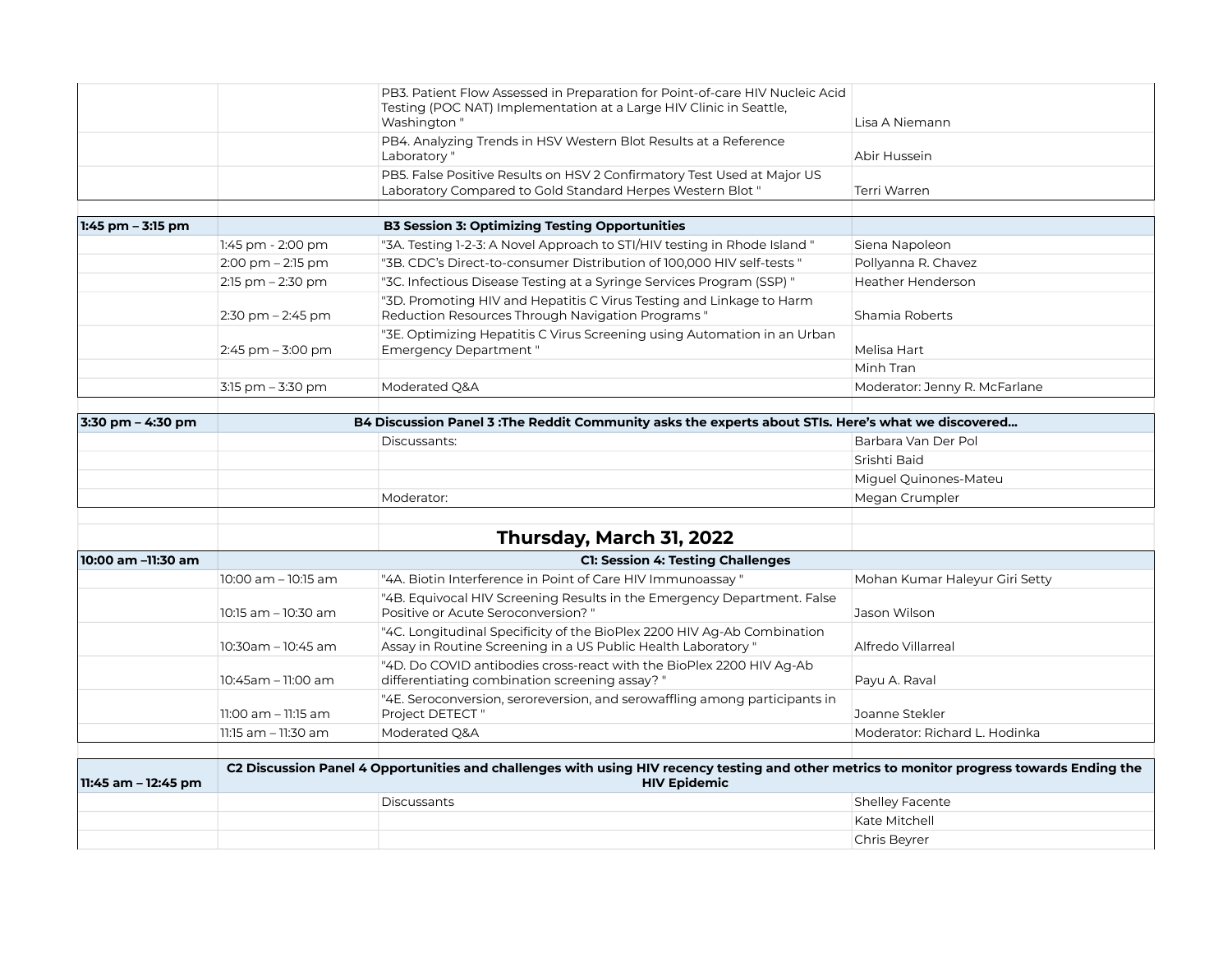|                      |                                           | Moderator                                                                                                                                                 | Kevin Delaney           |
|----------------------|-------------------------------------------|-----------------------------------------------------------------------------------------------------------------------------------------------------------|-------------------------|
|                      |                                           |                                                                                                                                                           |                         |
| 1:15 pm – 1:45 pm    |                                           | <b>Live Chat Poster Session C</b>                                                                                                                         |                         |
|                      |                                           | PC1. A comparison of clinical characteristics of neurosyphilis between HIV<br>infected and non-HIV patients at Maharat Nakhon Ratchasima Hospital         | Chalothorn Wannaphut,   |
|                      |                                           | PC2. Challenges of PrEP Regimen Adherence and Monitoring of Kidney<br>Function on Self-collect DBS                                                        | Kavinda DeSilva         |
|                      |                                           | PC3. Emergence of Syphilis Infection beyond HIV Infection as a more<br>Relevant Indicator for Hepatitis C Virus Infection Susceptibility                  | Cynthia Turner          |
|                      |                                           | PC4. Self-collect diagnostic options facilitate PrEP engagement and<br>persistence                                                                        | Christopher S. Hall     |
|                      |                                           |                                                                                                                                                           |                         |
| $1:45$ pm $-3:00$ pm | <b>C3: Session 5: Emerging Technology</b> |                                                                                                                                                           |                         |
|                      | 1:45 pm $-$ 2:00 pm                       | "5A. Development of a serologic assay for differentiating acute from chronic<br>HCV infection "                                                           | Matthew Pauly           |
|                      | $2:00$ pm $-2:15$ pm                      | "5B. A laboratory-developed quantitative hepatitis B surface antigen<br>(qHBsAg) test detects 8 major HBV genotypes and sG145R mutants "                  | Mary Lape Nixon         |
|                      | $2:15$ pm $-2:30$ pm                      | "5C. Time to leave Fiebig staging in the dust? Estimated Dates of Detectable<br>Infection (EDDIs) as a new and improved method for HIV infection dating " | <b>Shelley Facente</b>  |
|                      |                                           | "5D. Use of the Geenius Index to indicate recent HIV infection in Project                                                                                 |                         |
|                      | $2:30$ pm $-2:45$ pm                      | <b>DETECT</b> "                                                                                                                                           | Lauren Violette         |
|                      | $3:00$ pm $-3:15$ pm                      | Live Moderated Q&A                                                                                                                                        | Moderator: Kelly Curtis |
|                      |                                           |                                                                                                                                                           |                         |
| 3:15 pm - 4:15 pm    |                                           | C4: Discussion Panel 5 : Detecting and confirming acute or incident HIV infection in persons taking antiretrovirals for PrEP                              |                         |
|                      | 3:15 PM - 4:15 PM                         | Discussants:                                                                                                                                              | Adam Visconti           |
|                      |                                           |                                                                                                                                                           | Raphael Landovitz       |
|                      |                                           |                                                                                                                                                           | Susan Eshleman          |
|                      |                                           |                                                                                                                                                           | Moderator: Dawn Smith   |
|                      |                                           |                                                                                                                                                           |                         |
|                      |                                           | Friday, April 1, 2022                                                                                                                                     |                         |
| 10:00 am –11:00 am   |                                           | D1: Feedback Session: Regulatory Issues Related to Self-collection and Remote Testing (led by<br><b>FDA and CDC)</b>                                      |                         |
|                      |                                           | Panelists:                                                                                                                                                | Julia Lathrop           |
|                      |                                           |                                                                                                                                                           | S. Michele Owen         |
|                      |                                           |                                                                                                                                                           | Ellen Kersh             |
|                      |                                           |                                                                                                                                                           | <b>Timothy Stenzel</b>  |
|                      |                                           |                                                                                                                                                           |                         |
| 11:15 am - 12:45 pm  |                                           | D2: Session 6: Mail-in Testing                                                                                                                            |                         |
|                      | 11:15 am - 11:30 am                       | "6A. Addition of Extragenital STI testing in "I Want The Kit" Program Users "                                                                             | Tong Yu                 |
|                      | 11:30 am - 11:45 am                       | 6B. I Want The Kit (IWTK): Improving an online platform for STI specimen at-<br>home self-collection and laboratory testing                               | Gretchen Armington      |
|                      | 11:45 am - 12:00 pm                       | 6C. Preparing for a Home-Based Self-Sampling STI/HIV Testing Pilot<br>Program                                                                             | Ashton Morris           |

Ashton Morris Johnnie Green